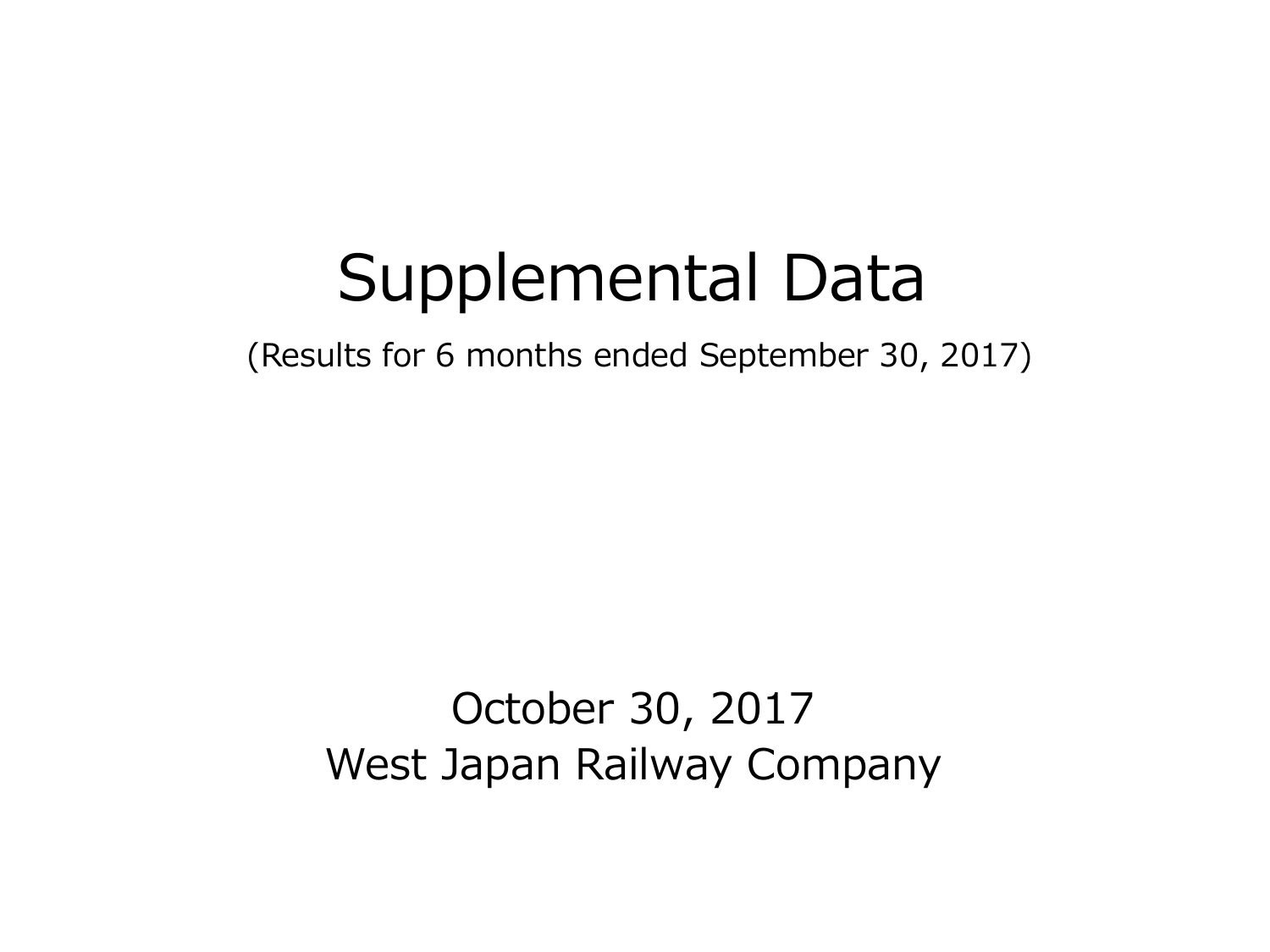

¥Billions

|                                                   | 6 months ended | 6 months ended | YoY                     |               | Results      | Forecasts FY2018.3 |              | YoY                     |         | <b>Difference</b><br>between the<br>forecasts |
|---------------------------------------------------|----------------|----------------|-------------------------|---------------|--------------|--------------------|--------------|-------------------------|---------|-----------------------------------------------|
|                                                   | Sep 30, 2016   | Sep 30, 2017   | Increase/<br>(Decrease) | $\frac{0}{0}$ | FY2017.3     | As of July 28      | As of Oct 30 | Increase/<br>(Decrease) | $\%$    | Increase/<br>(Decrease)                       |
|                                                   | A              | B              | $B-A$                   | $1 - B/A$     | $\mathsf{C}$ | D                  | E.           | $E-C$                   | $1-E/C$ | $E-D$                                         |
| <b>[Consolidated]</b>                             |                |                |                         |               |              |                    |              |                         |         |                                               |
| <b>Operating Revenues</b>                         | 700.3          | 727.1          | 26.7                    | 3.8           | 1,441.4      | 1,492.0            | 1,497.0      | 55.5                    | 3.9     | 5.0                                           |
| Operating Income                                  | 98.3           | 111.2          | 12.8                    | 13.1          | 176.3        | 183.5              | 185.5        | 9.1                     | 5.2     | 2.0                                           |
| Recurring Profit                                  | 88.5           | 102.6          | 14.1                    | 16.0          | 160.7        | 168.5              | 170.5        | 9.7                     | 6.0     | 2.0                                           |
| Profit attributable to<br>owners of parent        | 57.1           | 67.8           | 10.7                    | 18.8          | 91.2         | 109.0              | 110.5        | 19.2                    | 21.0    | 1.5                                           |
| [Non-Consolidated]                                |                |                |                         |               |              |                    |              |                         |         |                                               |
| <b>Operating Revenues</b>                         | 475.4          | 485.4          | 10.0                    | 2.1           | 956.1        | 967.0              | 972.0        | 15.8                    | 1.7     | 5.0                                           |
| <b>Transportation Revenues</b>                    | 422.8          | 433.6          | 10.7                    | 2.5           | 849.6        | 859.0              | 864.0        | 14.3                    | 1.7     | 5.0                                           |
| <b>Operating Expenses</b>                         | 394.0          | 394.7          | 0.7                     | 0.2           | 820.6        | 828.0              | 831.0        | 10.3                    | 1.3     | 3.0                                           |
| Personnel costs                                   | 111.3          | 109.1          | (2.1)                   | (2.0)         | 223.3        | 221.5              | 220.5        | (2.8)                   | (1.3)   | (1.0)                                         |
| Non personnel costs                               | 181.4          | 183.5          | 2.0                     | 1.1           | 394.3        | 403.0              | 406.0        | 11.6                    | 2.9     | 3.0                                           |
| Energy costs                                      | 20.6           | 22.2           | 1.6                     | 7.8           | 40.5         | 46.5               | 45.0         | 4.4                     | 10.9    | (1.5)                                         |
| Maintenance costs                                 | 68.0           | 66.9           | (1.0)                   | (1.6)         | 157.1        | 158.0              | 160.0        | 2.8                     | 1.8     | 2.0                                           |
| Miscellaneous costs                               | 92.7           | 94.2           | 1.5                     | 1.6           | 196.6        | 198.5              | 201.0        | 4.3                     | 2.2     | 2.5                                           |
| Depreciation                                      | 66.4           | 66.8           | 0.4                     | 0.7           | 137.6        | 137.0              | 138.0        | 0.3                     | 0.3     | 1.0                                           |
| Operating Income                                  | 81.3           | 90.6           | 9.2                     | 11.4          | 135.4        | 139.0              | 141.0        | 5.5                     | 4.1     | 2.0                                           |
| Recurring Profit                                  | 70.8           | 81.1           | 10.3                    | 14.6          | 118.4        | 123.0              | 125.0        | 6.5                     | 5.5     | 2.0                                           |
| Net Income                                        | 46.9           | 55.8           | 8.9                     | 19.1          | 70.8         | 83.0               | 84.5         | 13.6                    | 19.3    | 1.5                                           |
| Note: Figures in brackets () are negative values. |                |                |                         |               |              |                    |              |                         |         |                                               |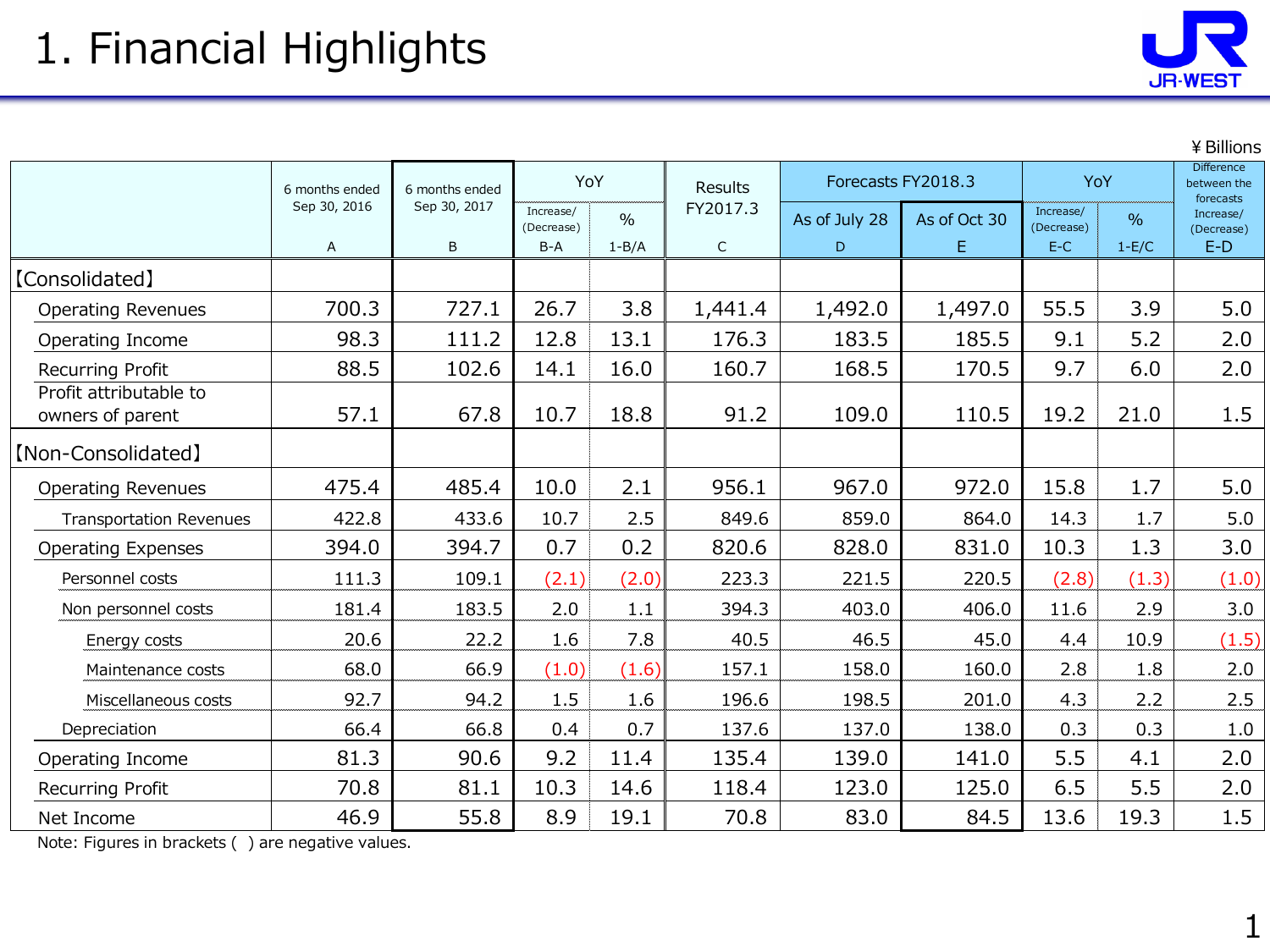### 2. Non-Consolidated Financial Results



|                                     |                |                |                         | ¥ Billions    |
|-------------------------------------|----------------|----------------|-------------------------|---------------|
|                                     | 6 months ended | 6 months ended | YoY                     |               |
|                                     | Sep 30, 2016   | Sep 30, 2017   | Increase/<br>(Decrease) | $\frac{0}{0}$ |
|                                     | Α              | B              | B-A                     | $1 - B/A$     |
| <b>Operating Revenues</b>           | 475.4          | 485.4          | 10.0                    | 2.1           |
| Transportation revenues             | 422.8          | 433.6          | 10.7                    | 2.5           |
| Other                               | 52.5           | 51.8           | (0.7)                   | (1.4)         |
| <b>Operating Expenses</b>           | 394.0          | 394.7          | 0.7                     | 0.2           |
| Personnel costs                     | 111.3          | 109.1          | (2.1)                   | (2.0)         |
| Non personnel costs                 | 181.4          | 183.5          | 2.0                     | 1.1           |
| Energy costs                        | 20.6           | 22.2           | 1.6                     | 7.8           |
| Maintenance costs                   | 68.0           | 66.9           | (1.0)                   | (1.6)         |
| Miscellaneous costs                 | 92.7           | 94.2           | 1.5                     | 1.6           |
| Rental payments, etc.               | 15.1           | 15.0           | (0.0)                   | (0.5)         |
| <b>Taxes</b>                        | 19.7           | 20.2           | 0.4                     | 2.5           |
| Depreciation                        | 66.4           | 66.8           | 0.4                     | 0.7           |
| Operating Income                    | 81.3           | 90.6           | 9.2                     | 11.4          |
| Non-operating revenues and expenses | (10.5)         | (9.4)          | 1.0                     | (10.1)        |
| Non-operating revenues              | 1.3            | 1.3            | 0.0                     |               |
| Non-operating expenses              | 11.8           | 10.8           | (1.0)                   |               |
| Recurring Profit                    | 70.8           | 81.1           | 10.3                    | 14.6          |
| Extraordinary profit and loss, net  | (2.9)          | (0.7)          | 2.1                     |               |
| Extraordinary profit                | 4.3            | 3.4            | (0.9)                   |               |
| Extraordinary loss                  | 7.2            | 4.2            | (3.0)                   |               |
| Net Income                          | 46.9           | 55.8           | 8.9                     | 19.1          |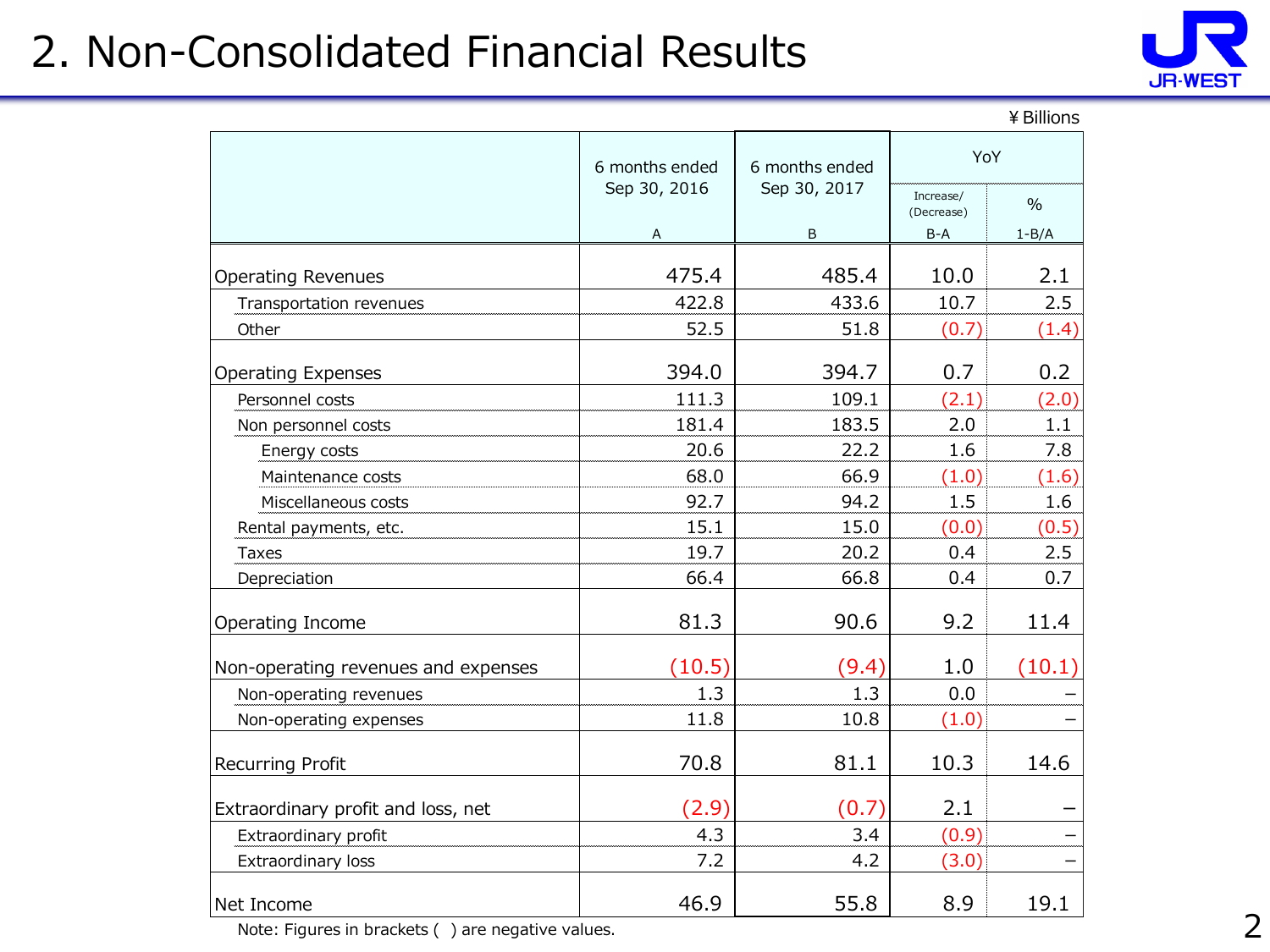#### 3. Major Factors of Increase/Decrease in Transportation Revenues



¥Billions

|  | Results for 6 months ended Sep 30, 2017          |       |                     |               |                                   |        |  |  |  |  |
|--|--------------------------------------------------|-------|---------------------|---------------|-----------------------------------|--------|--|--|--|--|
|  | Transportation                                   |       | Increase/(Decrease) | YoY           | Major factors                     |        |  |  |  |  |
|  | revenues                                         |       | Amount              | $\frac{0}{0}$ |                                   | Amount |  |  |  |  |
|  |                                                  |       |                     |               | Fundamentals 1.6%                 | 3.3    |  |  |  |  |
|  |                                                  |       |                     |               | Special factors                   |        |  |  |  |  |
|  |                                                  |       |                     |               | Rebound from Kumamoto earthquakes | 2.7    |  |  |  |  |
|  | Shinkansen                                       | 222.6 | 7.6                 | 3.5           | Favorable demand in Golden Week   | 0.7    |  |  |  |  |
|  |                                                  |       |                     |               | Inbound demand                    | 0.1    |  |  |  |  |
|  |                                                  |       |                     |               | Seniors demand                    | 0.1    |  |  |  |  |
|  |                                                  |       |                     |               | etc.                              |        |  |  |  |  |
|  |                                                  | 155.6 | 2.6                 | 1.7           | Fundamentals 1.3%                 | 2.0    |  |  |  |  |
|  | Kansai Urban Area<br>(Kyoto-Osaka-<br>Kobe Area) |       |                     |               | Special factors                   |        |  |  |  |  |
|  |                                                  |       |                     |               | Inbound demand                    | 0.3    |  |  |  |  |
|  |                                                  |       |                     |               | Favorable demand in Golden Week   | 0.2    |  |  |  |  |
|  |                                                  |       |                     |               | Seniors demand                    | 0.0    |  |  |  |  |
|  |                                                  |       |                     |               | etc.                              |        |  |  |  |  |
|  |                                                  |       |                     |               | Fundamentals 0.2%                 | 0.1    |  |  |  |  |
|  |                                                  |       |                     |               | Special factors                   |        |  |  |  |  |
|  | Other                                            | 55.3  | 0.5                 | 0.9           | Favorable demand in Golden Week   | 0.1    |  |  |  |  |
|  | lines                                            |       |                     |               | Inbound demand                    | 0.0    |  |  |  |  |
|  |                                                  |       |                     |               | Seniors demand                    | 0.0    |  |  |  |  |
|  |                                                  |       |                     |               | etc.                              |        |  |  |  |  |
|  | <b>Conventional lines</b>                        | 210.9 | 3.1                 | 1.5           |                                   |        |  |  |  |  |
|  | <b>Total</b>                                     | 433.6 | 10.7                | 2.5           |                                   |        |  |  |  |  |

Note: Revenues from luggage transportation are omitted due to the small amount.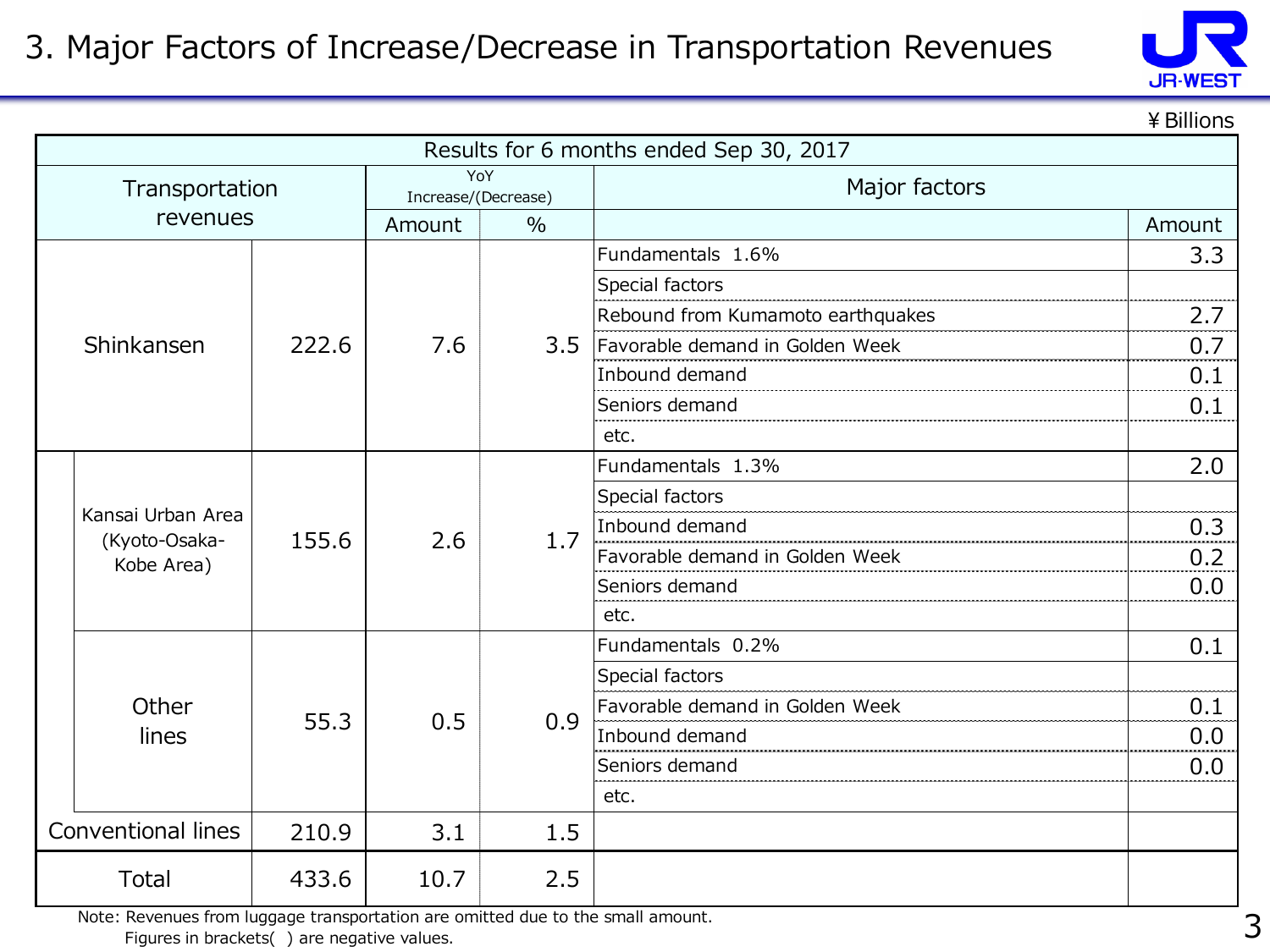### 4. Transportation Revenues and Passenger-Kilometers



| <b>Transportation Revenues</b>               |            |                                                        |                 |          |                                    |             | Passenger-Kilometers                                   |          |             |                                    |                                  |                         |
|----------------------------------------------|------------|--------------------------------------------------------|-----------------|----------|------------------------------------|-------------|--------------------------------------------------------|----------|-------------|------------------------------------|----------------------------------|-------------------------|
|                                              | ¥ Billions |                                                        |                 |          |                                    |             |                                                        |          |             |                                    | Millions of passenger-kilometers |                         |
|                                              |            | Results for 6 months ended Sep 30<br>$(4/1 \sim 9/30)$ |                 |          | 3 months (2Q)<br>$(7/1 \sim 9/30)$ |             | Results for 6 months ended Sep 30<br>$(4/1 \sim 9/30)$ |          |             | 3 months (2Q)<br>$(7/1 \sim 9/30)$ |                                  |                         |
|                                              | FY2017.3   | FY2018.3                                               | YoY             | FY2017.3 | FY2018.3                           | YoY         | FY2017.3                                               | FY2018.3 | YoY         | FY2017.3                           | FY2018.3                         | YoY                     |
| otal                                         | 422.8      | 433.6                                                  | 10.7<br>2.5%    | 219.5    | 222.5                              | 3.0<br>1.4% | 29,281                                                 | 29,881   | 599<br>2.0% | 15,038                             | 15,214                           | 176<br>1.2%             |
| Shinkansen                                   | 215.0      | 222.6                                                  | 7.6<br>3.5%     | 113.8    | 115.3                              | 1.4<br>1.3% | 10,004                                                 | 10,407   | 403<br>4.0% | 5,345                              | 5,408                            | 62<br>1.2%              |
| <b>Commuter Passes</b>                       | 5.1        | 5.4                                                    | 0.3<br>6.3%     | 2.6      | 2.7                                | 0.1<br>4.6% | 415                                                    | 431      | 15<br>3.8%  | 205                                | 215                              | 9<br>4.7%               |
| Non-Commuter Passes                          | 209.9      | 217.2                                                  | 7.2<br>3.5%     | 111.2    | 112.6                              | 1.3<br>1.2% | 9,588                                                  | 9,976    | 388<br>4.0% | 5,140                              | 5,193                            | 52<br>1.0%              |
| <b>Conventional Lines</b>                    | 207.8      | 210.9                                                  | 3.1<br>1.5%     | 105.6    | 107.2                              | 1.5<br>1.5% | 19,277                                                 | 19,473   | 195<br>1.0% | 9,692                              | 9,806                            | 113<br>1.2%             |
| <b>Commuter Passes</b>                       | 72.0       | 72.2                                                   | 0.1<br>0.3%     | 35.4     | 35.9                               | 0.5<br>1.4% | 11,733                                                 | 11,803   | 69<br>0.6%  | 5,756                              | 5,800                            | 44<br>0.8%              |
| Non-Commuter Passes                          | 135.7      | 138.6                                                  | 2.9<br>2.2%     | 70.2     | 71.3                               | 1.0<br>1.5% | 7,544                                                  | 7,670    | 126<br>1.7% | 3,936                              | 4,005                            | 69<br>1.8%              |
| Kansai Urban Area<br>(Kyoto-Osaka-Kobe Area) | 152.9      | 155.6                                                  | 2.6<br>1.7%     | 76.9     | 78.2                               | 1.2<br>1.6% | 15,043                                                 | 15,211   | 168<br>1.1% | 7,515                              | 7,599                            | 84<br>1.1%              |
| <b>Commuter Passes</b>                       | 59.1       | 59.4                                                   | 0.2<br>0.4%     | 29.0     | 29.5                               | 0.4<br>1.6% | 9,616                                                  | 9,678    | 62<br>0.6%  | 4,725                              | 4,764                            | $\overline{38}$<br>0.8% |
| Non-Commuter Passes                          | 93.8       | 96.2                                                   | 2.4<br>2.6%     | 47.9     | 48.6                               | 0.7<br>1.7% | 5,427                                                  | 5,532    | 105<br>1.9% | 2,790                              | 2,835                            | 45<br>1.6%              |
| Other Lines                                  | 54.8       | 55.3                                                   | 0.5<br>0.9%     | 28.6     | 28.9                               | 0.3<br>1.1% | 4,234                                                  | 4,261    | 27<br>0.7%  | 2,177                              | 2,206                            | 29<br>1.4%              |
| <b>Commuter Passes</b>                       | 12.9       | 12.8                                                   | (0.0)<br>(0.4%) | 6.3      | 6.3                                | 0.0<br>0.8% | 2,116                                                  | 2,124    | 7<br>0.4%   | 1,030                              | 1,036                            | 5<br>0.6%               |
| Non-Commuter Passes                          | 41.8       | 42.4                                                   | 0.5<br>1.4%     | 22.3     | 22.6                               | 0.2<br>1.1% | 2,117                                                  | 2,137    | 20<br>1.0%  | 1,146                              | 1,170                            | 23<br>2.1%              |

Note: Figures in brackets ( ) are negative values.

I٦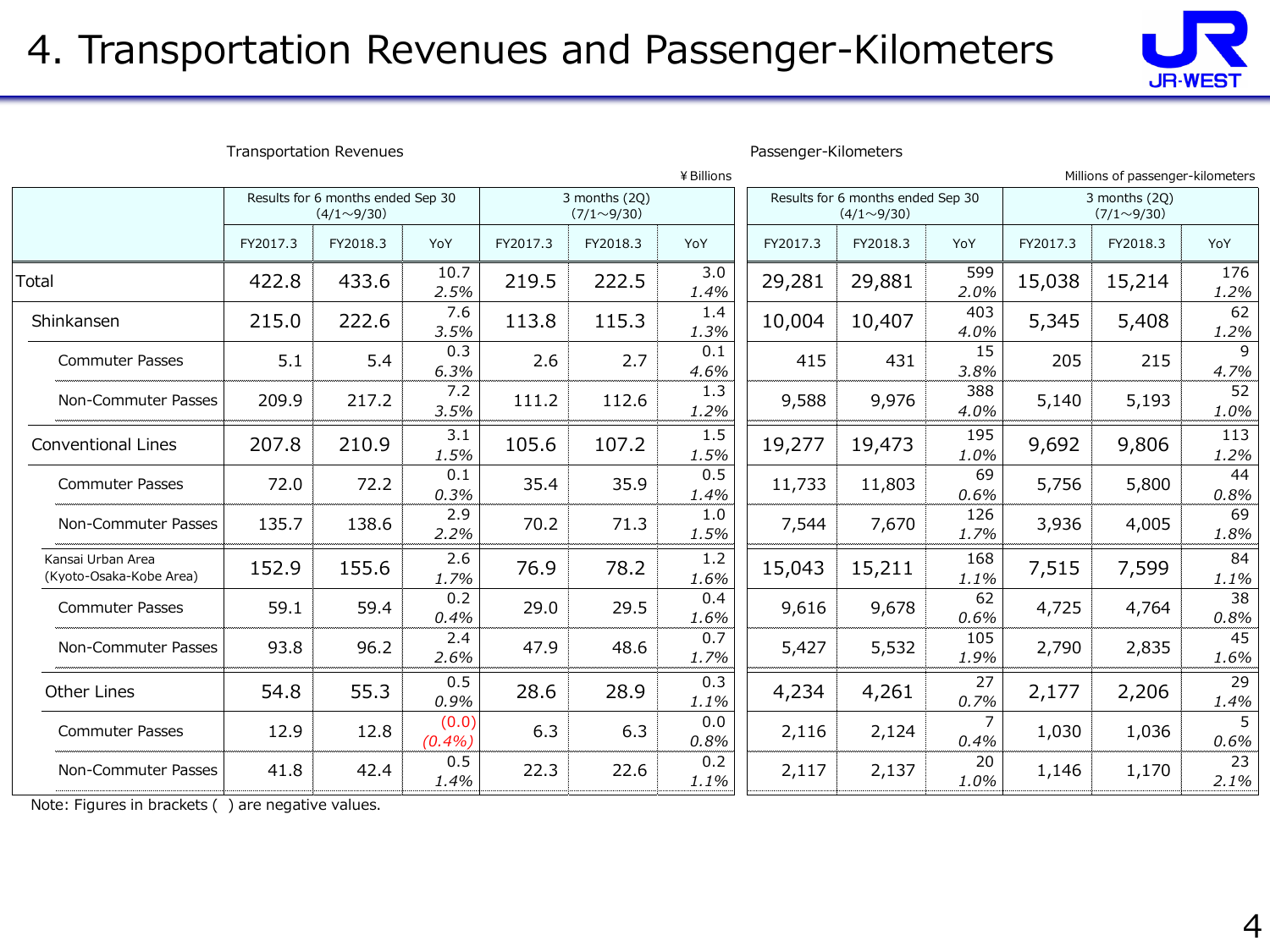#### 5. Major Factors of Increase/Decrease in Operating Expenses (Non-consolidated)



¥Billions

|                                  |       |                                          |       | Results for 6 months ended Sep 30, 2017                                                                            |  |  |
|----------------------------------|-------|------------------------------------------|-------|--------------------------------------------------------------------------------------------------------------------|--|--|
| Item                             |       | YoY                                      |       |                                                                                                                    |  |  |
|                                  |       | Increase/<br>$\frac{0}{0}$<br>(Decrease) |       | Major factors                                                                                                      |  |  |
| Personnel costs                  | 109.1 | (2.1)                                    | (2.0) | ·Difference in personnel, etc                                                                                      |  |  |
| Energy costs                     | 22.2  | 1.6                                      | 7.8   | · Increase in adjustment amount for fuel cost +1.7, etc.                                                           |  |  |
| Maintenance<br>costs             | 66.9  | (1.0)                                    |       | $(1.6)$ . Decrease in maintenance costs for structures (0.4), etc.                                                 |  |  |
| Miscellaneous<br>costs           | 94.2  | 1.5                                      | 1.6   | · Increase in expenses from the introduction of new uniforms +1.3<br>· Increase in system related costs +0.5, etc. |  |  |
| Rental Payments,<br>etc          | 15.0  | (0.0)                                    | (0.5) |                                                                                                                    |  |  |
| <b>Taxes</b>                     | 20.2  | 0.4                                      | 2.5   | · Increase in fixed assets tax, etc.                                                                               |  |  |
| Depreciation and<br>amortization | 66.8  | 0.4                                      | 0.7   |                                                                                                                    |  |  |
| Total                            | 394.7 | 0.7                                      | 0.2   |                                                                                                                    |  |  |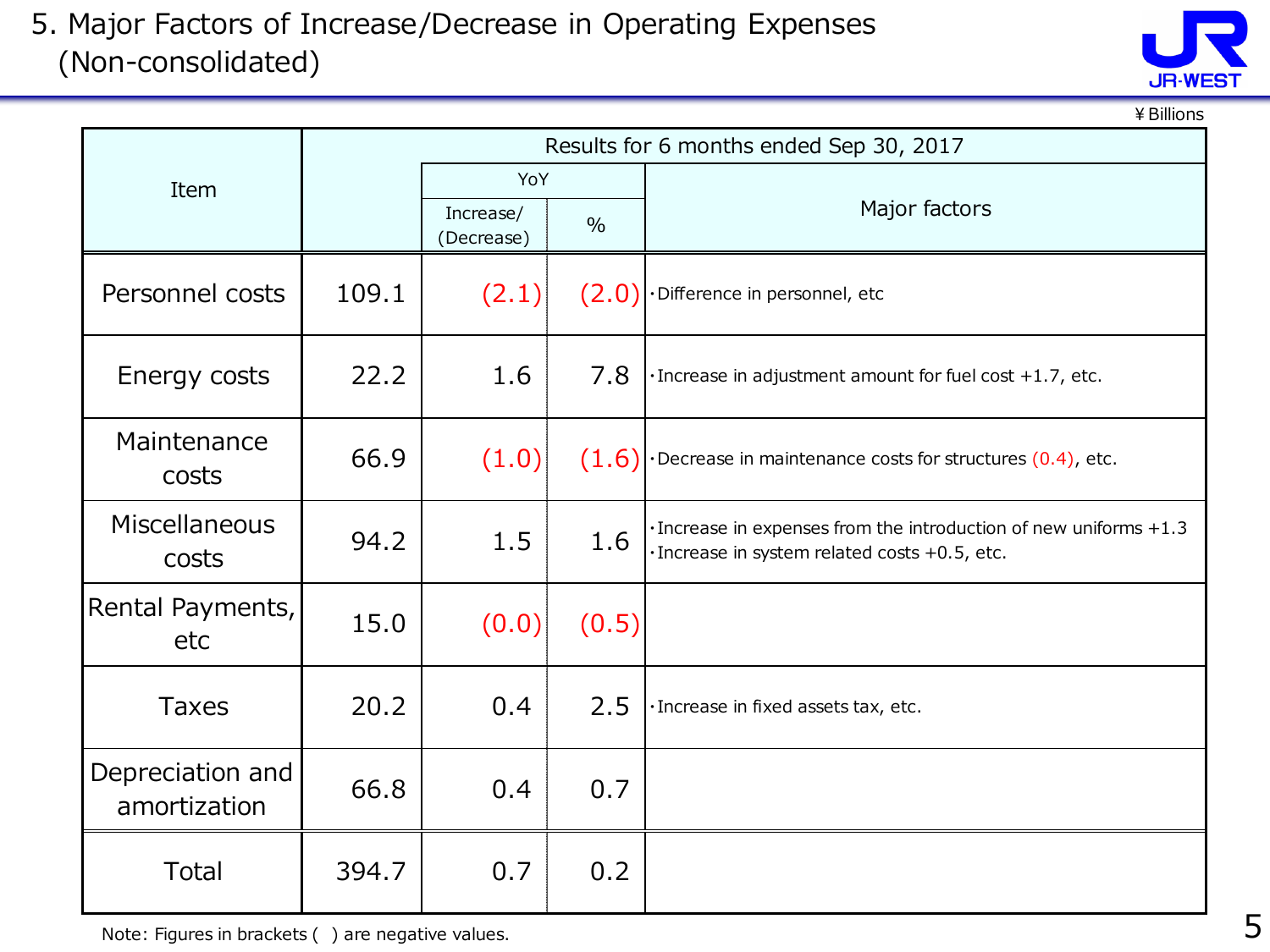## 6. Consolidated Financial Results



| ¥ Billions |  |
|------------|--|
|------------|--|

|                                          | 6 months ended    | 6 months ended                 | YoY                              |                          |  |
|------------------------------------------|-------------------|--------------------------------|----------------------------------|--------------------------|--|
|                                          | Sep 30, 2016<br>Α | Sep 30, 2017<br>$\overline{B}$ | Increase/<br>(Decrease)<br>$B-A$ | $\frac{0}{0}$<br>$1-B/A$ |  |
| <b>Operating Revenues</b>                | 700.3             | 727.1                          | 26.7                             | 3.8                      |  |
| <b>Operating Expenses</b>                | 602.0             | 615.8                          | 13.8                             | 2.3                      |  |
| Operating Income                         | 98.3              | 111.2                          | 12.8                             | 13.1                     |  |
| Non-operating revenues and expenses, net | (9.8)             | (8.5)                          | 1.2                              | (13.2)                   |  |
| Non-operating revenues                   | 2.2               | 2.6                            | 0.3                              |                          |  |
| Non-operating expenses                   | 12.1              | 11.1                           | (0.9)                            |                          |  |
| <b>Recurring Profit</b>                  | 88.5              | 102.6                          | 14.1                             | 16.0                     |  |
| Extraordinary profit and loss, net       | (3.8)             | (1.3)                          | 2.5                              |                          |  |
| Extraordinary profit                     | 5.1               | 5.1                            | 0.0                              |                          |  |
| Extraordinary loss                       | 9.0               | 6.4                            | (2.5)                            |                          |  |
| Profit attributable to owners of parent  | 57.1              | 67.8                           | 10.7                             | 18.8                     |  |
| Comprehensive Income                     | 55.7              | 70.1                           | 14.4                             | 25.9                     |  |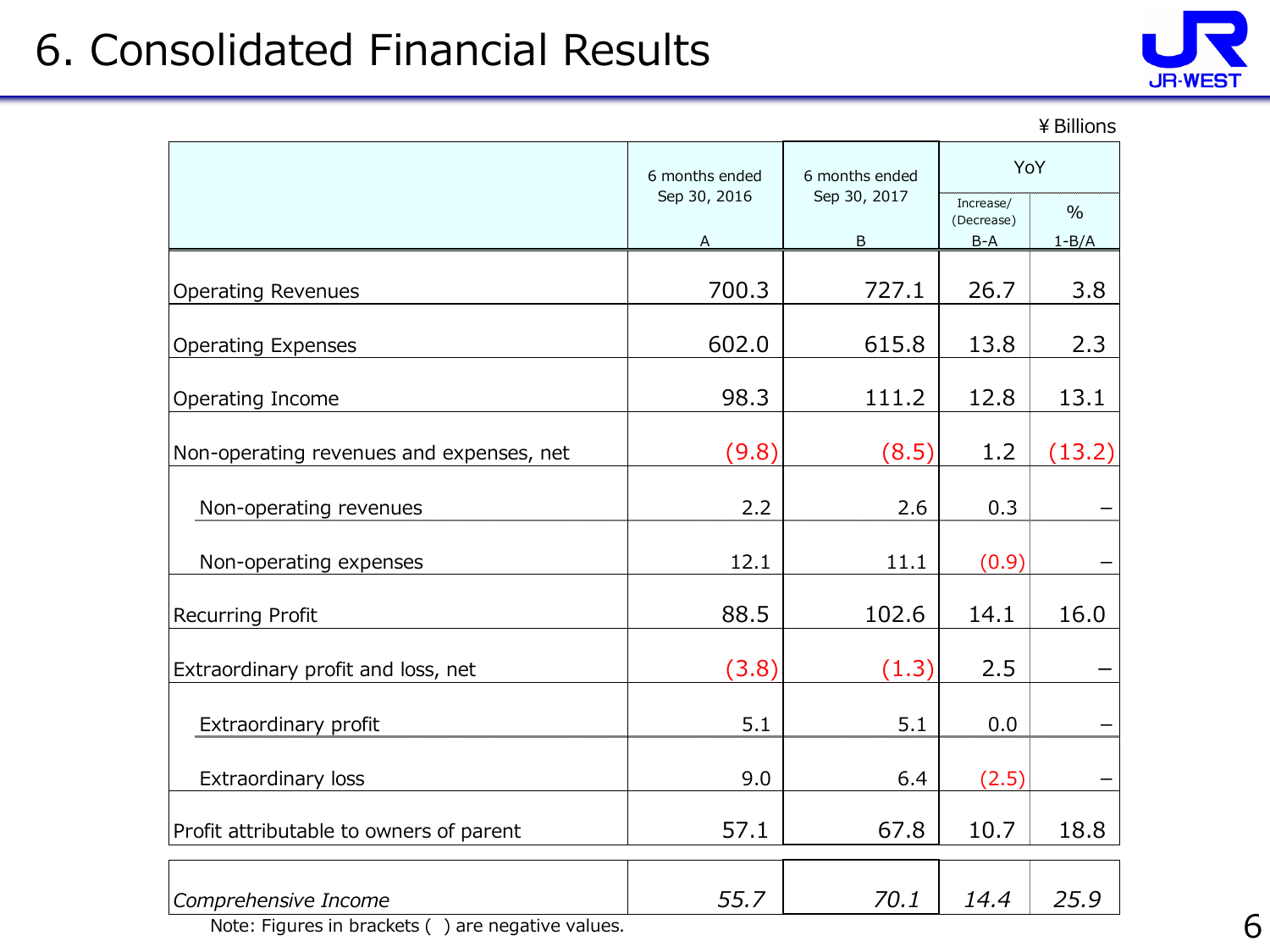### 7. Consolidated Financial Results (Segment Information)



|                                                                |                |                |                         | ≄ DIIIIONS |  |  |
|----------------------------------------------------------------|----------------|----------------|-------------------------|------------|--|--|
|                                                                | 6 months ended | 6 months ended | YoY                     |            |  |  |
|                                                                | Sep 30, 2016   | Sep 30, 2017   | Increase/<br>(Decrease) | $\%$       |  |  |
|                                                                | Α              | B              | B-A                     | $1 - B/A$  |  |  |
| Operating Revenues*1                                           | 700.3          | 727.1          | 26.7                    | 3.8        |  |  |
| Transportation                                                 | 461.7          | 472.7          | 10.9                    | 2.4        |  |  |
| Retail                                                         | 114.9          | 117.5          | 2.6                     | 2.3        |  |  |
| Sales of goods and food services                               | 75.8           | 80.2           | 4.4                     | 5.9        |  |  |
| [Accommodation-oriented budget hotels](restated) <sup>*2</sup> | [5.4]          | [5.6]          | [0.2]                   | [4.2]      |  |  |
| Department stores                                              | 35.0           | 33.0           | (1.9)                   | (5.6)      |  |  |
| Real estate                                                    | 50.4           | 68.7           | 18.2                    | 36.3       |  |  |
| Shopping center                                                | 30.1           | 29.1           | (0.9)                   | (3.1)      |  |  |
| Real estate lease and sale                                     | 19.3           | 38.5           | 19.1                    | 99.0       |  |  |
| [Real estate sale](restated)                                   | [4.0]          | [17.1]         | [13.1]                  | [328.1]    |  |  |
| Other businesses                                               | 73.3           | 68.1           | (5.1)                   | (7.0)      |  |  |
| Hotel                                                          | 17.8           | 17.6           | (0.2)                   | (1.3)      |  |  |
| Nippon Travel Agency                                           | 19.4           | 19.3           | (0.1)                   | (1.0)      |  |  |
| Operating Income*1                                             | 98.3           | 111.2          | 12.8                    | 13.1       |  |  |
| Transportation                                                 | 74.5           | 83.5           | 8.9                     | 12.1       |  |  |
| Retail                                                         | 2.5            | 3.3            | 0.8                     | 31.9       |  |  |
| Sales of goods and food services                               | 2.8            | 3.2            | 0.3                     | 13.0       |  |  |
| Department stores                                              | (0.4)          | (0.0)          | 0.3                     |            |  |  |
| Real estate                                                    | 16.8           | 19.8           | 3.0                     | 18.1       |  |  |
| Shopping center                                                | 5.2            | 4.4            | (0.8)                   | (16.1)     |  |  |
| Real estate lease and sale                                     | 5.7            | 10.3           | 4.6                     | 81.7       |  |  |
| Other businesses                                               | 4.1            | 3.2            | (0.9)                   | (22.4)     |  |  |
| Hotel                                                          | 1.3            | 0.8            | (0.5)                   | (38.0)     |  |  |
| Nippon Travel Agency                                           | (0.3)          | (0.7)          | (0.4)                   |            |  |  |

 $V$  Dilli

Note: Figures in brackets ( ) are negative values.

\*1 The breakdowns of operating revenues and operating income by each segment are the sums of those of major subsidiaries.

\*2 Figures in brackets 【 】 are the sales of accommodation-oriented budget hotel, "VIA INN", sales, excluding Shimonoseki (non-consolidated), Asakusa (other business segment), and Hiroshima Kanayamacho (other business segment) locations.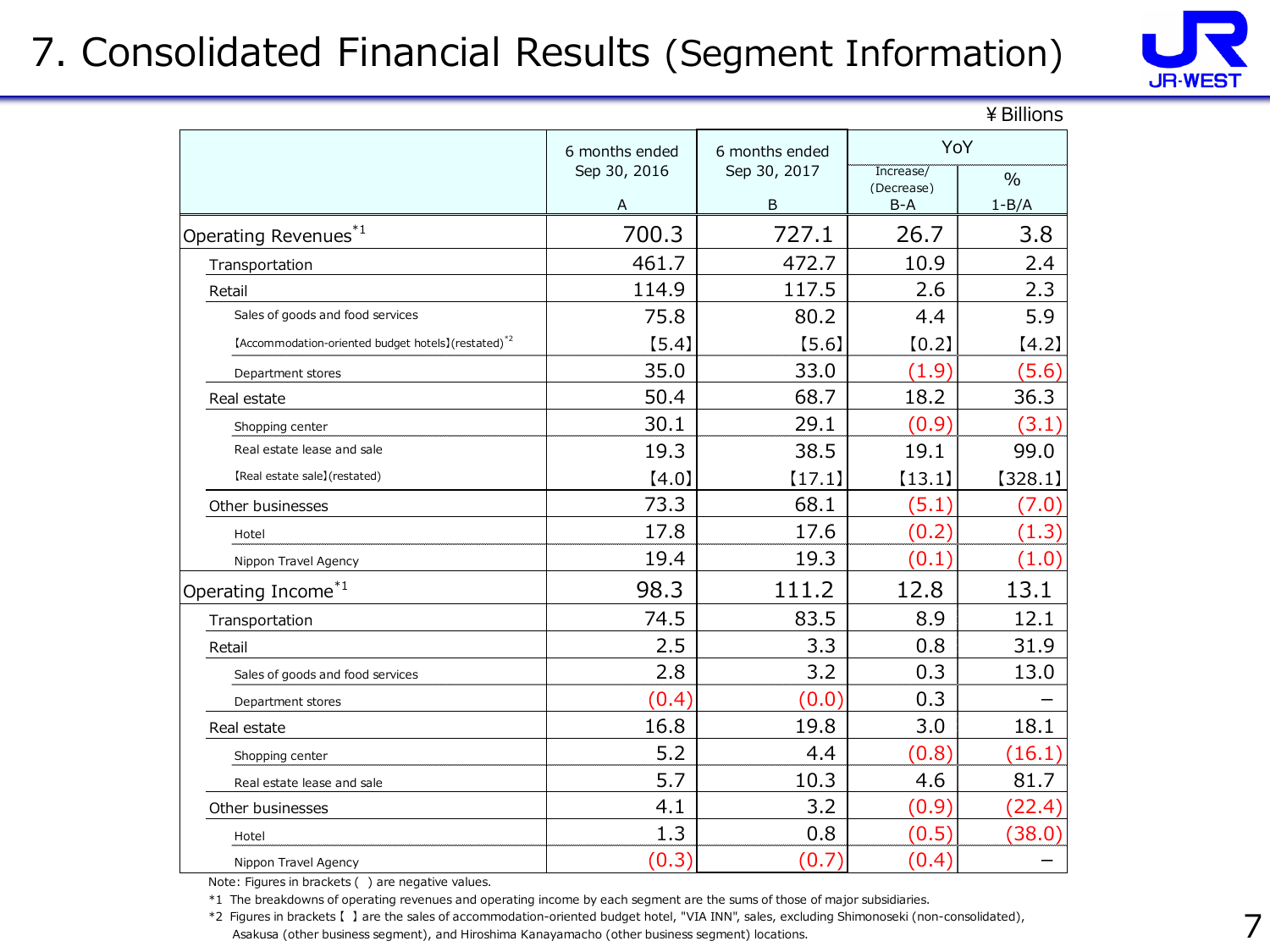#### 8. Consolidated Financial Situation and Statements of Cash Flows



|                                        |                                                  |          | ¥ Billions |  |  |
|----------------------------------------|--------------------------------------------------|----------|------------|--|--|
|                                        | As of March 31,<br>As of Sep 30,<br>2017<br>2017 |          |            |  |  |
|                                        | A                                                | B        | B-A        |  |  |
| Assets                                 | 3,007.8                                          | 3,011.5  | 3.7        |  |  |
| <b>Liabilities</b>                     | 1,975.2                                          | 1,922.6  | (52.5)     |  |  |
| Net assets                             | 1,032.6                                          | 1,088.9  | 56.3       |  |  |
| Balance of Long-term Debt and Payables | 1,037.9                                          | 1,061.1  | 23.1       |  |  |
| [Average interest rate (%) ]           | $[1.97]$                                         | [1.94]   | $(0.03)$ ] |  |  |
| Shinkansen Purchase Liability          | 104.6                                            | 104.2    | (0.4)      |  |  |
| [Average interest rate (%) ]           | [6.55]                                           | [6.55]   | $[-]$      |  |  |
| <b>Bonds</b>                           | 534.9                                            | 554.9    | 20.0       |  |  |
| [Average interest rate (%) ]           | [1.75]                                           | $[1.73]$ | $(0.02)$ ] |  |  |
| Equity ratio (%)                       | 31.3                                             | 33.0     | 1.7        |  |  |
| Net assets per share $(4)$             | 4,857.50                                         | 5,141.03 | 283.53     |  |  |

|                                                    | 6 months ended<br>Sep 30, 2016<br>A | 6 months ended<br>Sep 30,2017<br>B | YoY<br>increase/<br>(decrease)<br>B-A |
|----------------------------------------------------|-------------------------------------|------------------------------------|---------------------------------------|
| Cash flows from operating activities               | 56.4                                | 99.6                               | 43.2                                  |
| Cash flows from investing activities               | (79.9)                              | (62.7)                             | 17.2                                  |
| Free cash flows                                    | (23.5)                              | 36.9                               | 60.4                                  |
| Cash flows from financing activities               | (2.1)                               | (23.7)                             | (21.5)                                |
| Change in cash and cash equivalents, net           | (25.6)                              | 14.0                               | 39.6                                  |
| Cash and cash equivalents at the end of the period | 55.0                                | 77.3                               | 22.3                                  |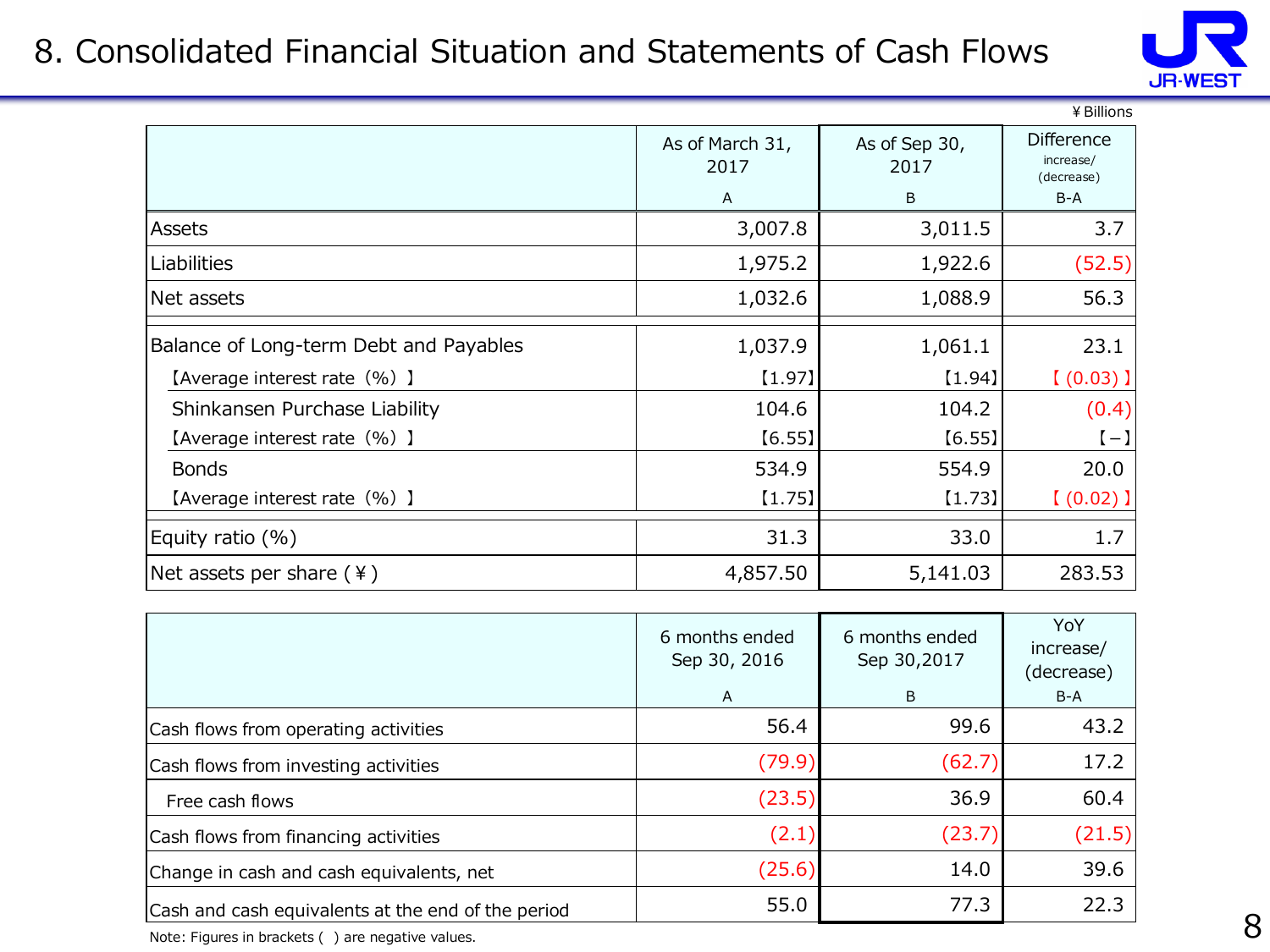## 9. Non-Consolidated Financial Forecasts



¥Billions

|                                          | <b>Results</b> | Forecasts FY2018.3 |              | YoY                     |               | <b>Difference</b><br>between the<br>forecasts |  |
|------------------------------------------|----------------|--------------------|--------------|-------------------------|---------------|-----------------------------------------------|--|
|                                          | FY2017.3       | As of July 28      | As of Oct 30 | Increase/<br>(Decrease) | $\frac{0}{0}$ | Increase/<br>(Decrease)                       |  |
|                                          | A              | B                  | $\subset$    | $C-A$                   | $1-C/A$       | $C-B$                                         |  |
| <b>Operating Revenues</b>                | 956.1          | 967.0              | 972.0        | 15.8                    | 1.7           | 5.0                                           |  |
| Transportation revenues                  | 849.6          | 859.0              | 864.0        | 14.3                    | 1.7           | 5.0                                           |  |
| Other                                    | 106.4          | 108.0              | 108.0        | 1.5                     | 1.5           |                                               |  |
| <b>Operating Expenses</b>                | 820.6          | 828.0              | 831.0        | 10.3                    | 1.3           | 3.0                                           |  |
| Personnel costs                          | 223.3          | 221.5              | 220.5        | (2.8)                   | (1.3)         | (1.0)                                         |  |
| Non personnel costs                      | 394.3          | 403.0              | 406.0        | 11.6                    | 2.9           | 3.0                                           |  |
| Energy costs                             | 40.5           | 46.5               | 45.0         | 4.4                     | 10.9          | (1.5)                                         |  |
| Maintenance costs                        | 157.1          | 158.0              | 160.0        | 2.8                     | 1.8           | 2.0                                           |  |
| Miscellaneous costs                      | 196.6          | 198.5              | 201.0        | 4.3                     | 2.2           | 2.5                                           |  |
| Rental payments, etc.                    | 30.2           | 30.5               | 30.5         | 0.2                     | 0.7           |                                               |  |
| Taxes                                    | 34.9           | 36.0               | 36.0         | 1.0                     | 2.9           |                                               |  |
| Depreciation                             | 137.6          | 137.0              | 138.0        | 0.3                     | 0.3           | $1.0\,$                                       |  |
| Operating Income                         | 135.4          | 139.0              | 141.0        | 5.5                     | 4.1           | 2.0                                           |  |
| Non-operating revenues and expenses, net | (17.0)         | (16.0)             | (16.0)       | 1.0                     | (5.9)         |                                               |  |
| Non-operating revenues                   | 6.1            | 6.0                | 6.0          | (0.1)                   |               |                                               |  |
| Non-operating expenses                   | 23.1           | 22.0               | 22.0         | (1.1)                   | -             |                                               |  |
| Recurring Profit                         | 118.4          | 123.0              | 125.0        | 6.5                     | 5.5           | 2.0                                           |  |
| Extraordinary profit and loss, net       | (16.5)         | (3.0)              | (3.0)        | 13.5                    |               |                                               |  |
| Extraordinary profit                     | 18.3           |                    |              |                         |               |                                               |  |
| Extraordinary loss                       | 34.9           |                    |              |                         |               |                                               |  |
| Net Income                               | 70.8           | 83.0               | 84.5         | 13.6                    | 19.3          | 1.5                                           |  |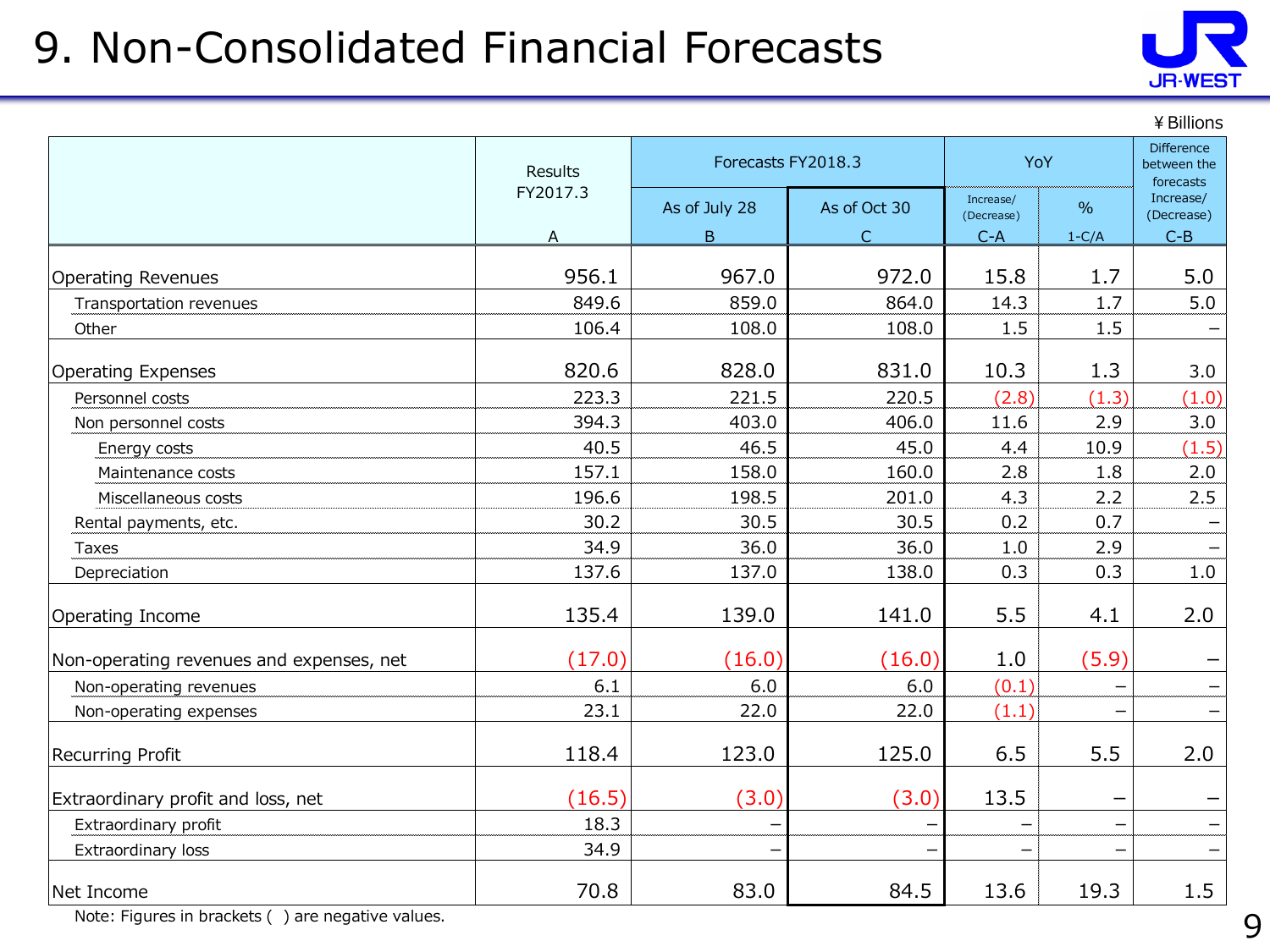

¥Billions

|                           | <b>Results</b> |               | Forecasts FY2018.3 |                         | YoY           | <b>Difference</b><br>between the     |
|---------------------------|----------------|---------------|--------------------|-------------------------|---------------|--------------------------------------|
|                           | FY2017.3       | As of July 28 | As of Oct 30       | Increase/<br>(Decrease) | $\frac{0}{0}$ | forecasts<br>Increase/<br>(Decrease) |
|                           | $\mathsf{A}$   | B             | C                  | $C-A$                   | $1-C/A$       | $C-B$                                |
|                           |                |               |                    |                         |               |                                      |
| Shinkansen                | 434.6          | 441.7         | 444.6              | 10.0                    | 2.3           | 2.9                                  |
| Kansai Urban Area         |                |               |                    |                         |               |                                      |
| (Kyoto-Osaka-Kobe Area)   | 305.0          | 306.2         | 308.2              | 3.2                     | 1.1           | 2.0                                  |
| Other lines               | 110.0          | 111.0         | 111.0              | 0.9                     | 0.9           | (0.0)                                |
| <b>Conventional lines</b> | 415.0          | 417.2         | 419.3              | 4.2                     | 1.0           | 2.0                                  |
| Transportation revenues   | 849.6          | 859.0         | 864.0              | 14.3                    | 1.7           | 5.0                                  |

Note: Revenues from luggage transportation are omitted due to the small amount.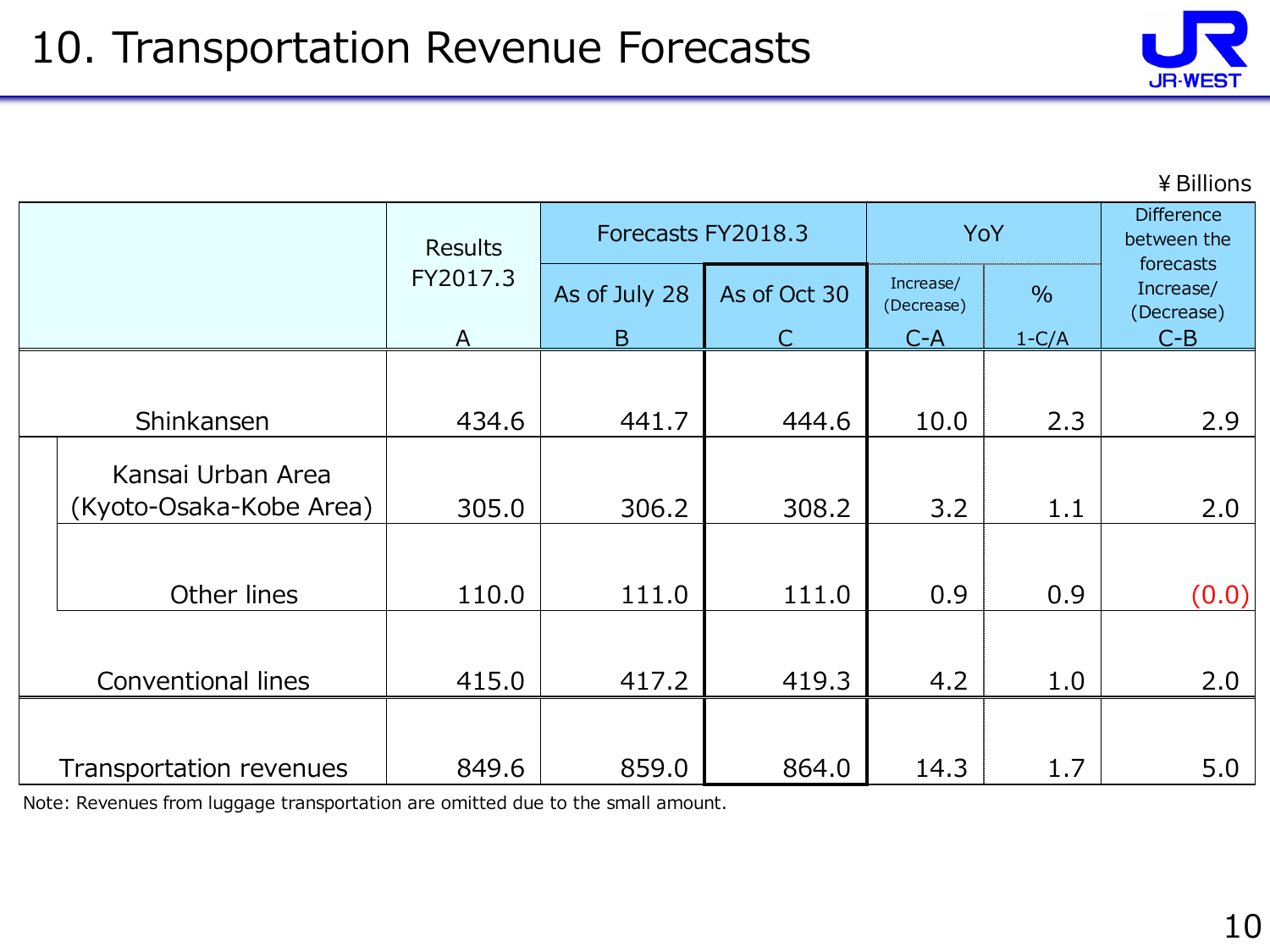

¥Billions

|                                  |       |                                |       | Forecasts FY2018.3                                                                        |                                                                 |  |  |  |
|----------------------------------|-------|--------------------------------|-------|-------------------------------------------------------------------------------------------|-----------------------------------------------------------------|--|--|--|
| Item                             |       | YoY<br>Increase/<br>(Decrease) | $\%$  | Major factors (YoY)                                                                       | Difference from the<br>previous forecast<br>Increase/(Decrease) |  |  |  |
| Personnel costs                  | 220.5 | (2.8)                          | (1.3) | ·Difference in personnel, etc                                                             | (1.0)                                                           |  |  |  |
| Energy costs                     | 45.0  | 4.4                            | 10.9  | · Increase in adjustment amount for fuel cost, etc.                                       | (1.5)                                                           |  |  |  |
| Maintenance<br>costs             | 160.0 | 2.8                            | 1.8   | · Increase in externally funded constructions, etc.                                       | 2.0                                                             |  |  |  |
| Miscellaneous<br>costs           | 201.0 | 4.3                            | 2.2   | · Increase in system related costs<br>· Increase in adjustment amount for fuel cost, etc. | 2.5                                                             |  |  |  |
| Rental Payments,<br>etc          | 30.5  | 0.2                            | 0.7   |                                                                                           |                                                                 |  |  |  |
| <b>Taxes</b>                     | 36.0  | 1.0                            | 2.9   | · Increase in fixed assets tax, etc.                                                      | —                                                               |  |  |  |
| Depreciation and<br>amortization | 138.0 | 0.3                            | 0.3   |                                                                                           | 1.0                                                             |  |  |  |
| Total                            | 831.0 | 10.3                           | 1.3   |                                                                                           | 3.0                                                             |  |  |  |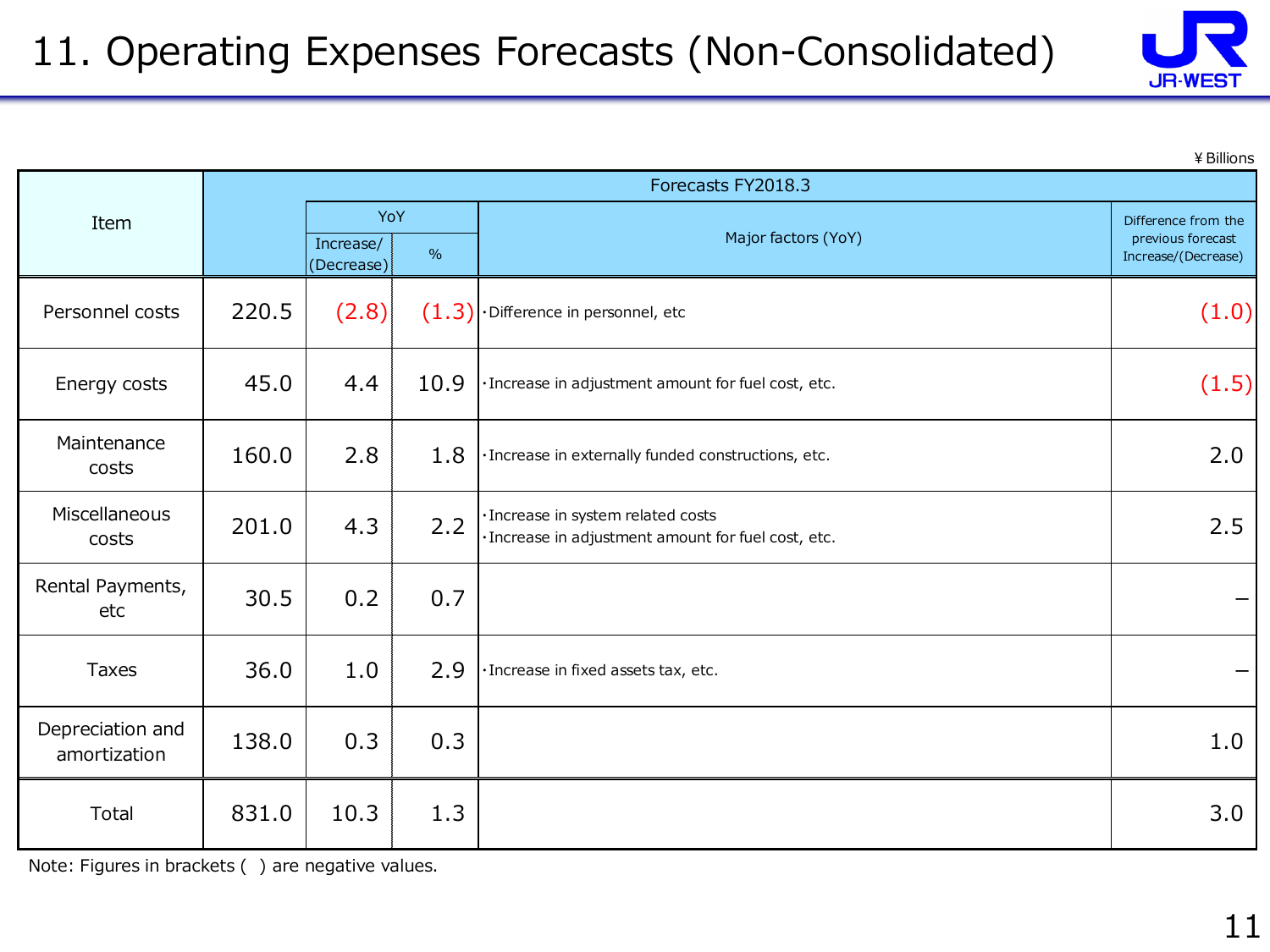## 12. Consolidated Financial Forecasts



#### ¥Billions

|                                                                                                               | Results                  | Forecasts FY2018.3  | YoY                          |                                                              | Difference<br>between the<br>forecasts |                                  |  |
|---------------------------------------------------------------------------------------------------------------|--------------------------|---------------------|------------------------------|--------------------------------------------------------------|----------------------------------------|----------------------------------|--|
|                                                                                                               | FY2017.3<br>$\mathsf{A}$ | As of July 28<br>B. | As of Oct 30<br>$\mathsf{C}$ | Increase/<br>$\frac{0}{0}$<br>(Decrease)<br>$1-C/A$<br>$C-A$ |                                        | Increase/<br>(Decrease)<br>$C-B$ |  |
| <b>Operating Revenues</b>                                                                                     | 1,441.4                  | 1,492.0             | 1,497.0                      | 55.5                                                         | 3.9                                    | 5.0                              |  |
| <b>Operating Expenses</b>                                                                                     | 1,265.0                  | 1,308.5             | 1,311.5                      | 46.4                                                         | 3.7                                    | 3.0                              |  |
| Operating Income                                                                                              | 176.3                    | 183.5               | 185.5                        | 9.1                                                          | 5.2                                    | 2.0                              |  |
| Non-operating revenues and expenses, net                                                                      | (15.6)                   | (15.0)              | (15.0)                       | 0.6                                                          | (3.9)                                  |                                  |  |
| Non-operating revenues                                                                                        | 8.0                      | 7.2                 | 7.2                          | (0.8)                                                        | $\overline{\phantom{m}}$               |                                  |  |
| Non-operating expenses                                                                                        | 23.7                     | 22.2                | 22.2                         | (1.5)                                                        |                                        |                                  |  |
| Recurring Profit                                                                                              | 160.7                    | 168.5               | 170.5                        | 9.7                                                          | 6.0                                    | 2.0                              |  |
| Extraordinary profit and loss, net                                                                            | (23.0)                   | (4.0)               | (4.0)                        | 19.0                                                         |                                        |                                  |  |
| Extraordinary profit                                                                                          | 19.6                     |                     |                              |                                                              |                                        |                                  |  |
| Extraordinary loss                                                                                            | 42.6                     |                     |                              |                                                              |                                        |                                  |  |
| Profit attributable to owners of parent                                                                       | 91.2                     | 109.0               | 110.5                        | 19.2                                                         | 21.0                                   | 1.5                              |  |
| Net income per share(¥)<br>Make $F(x)$ is a set in long strate $\ell$ . A give is a set in contract of $\ell$ | 471.52                   | 563.00              | 570.75                       |                                                              |                                        |                                  |  |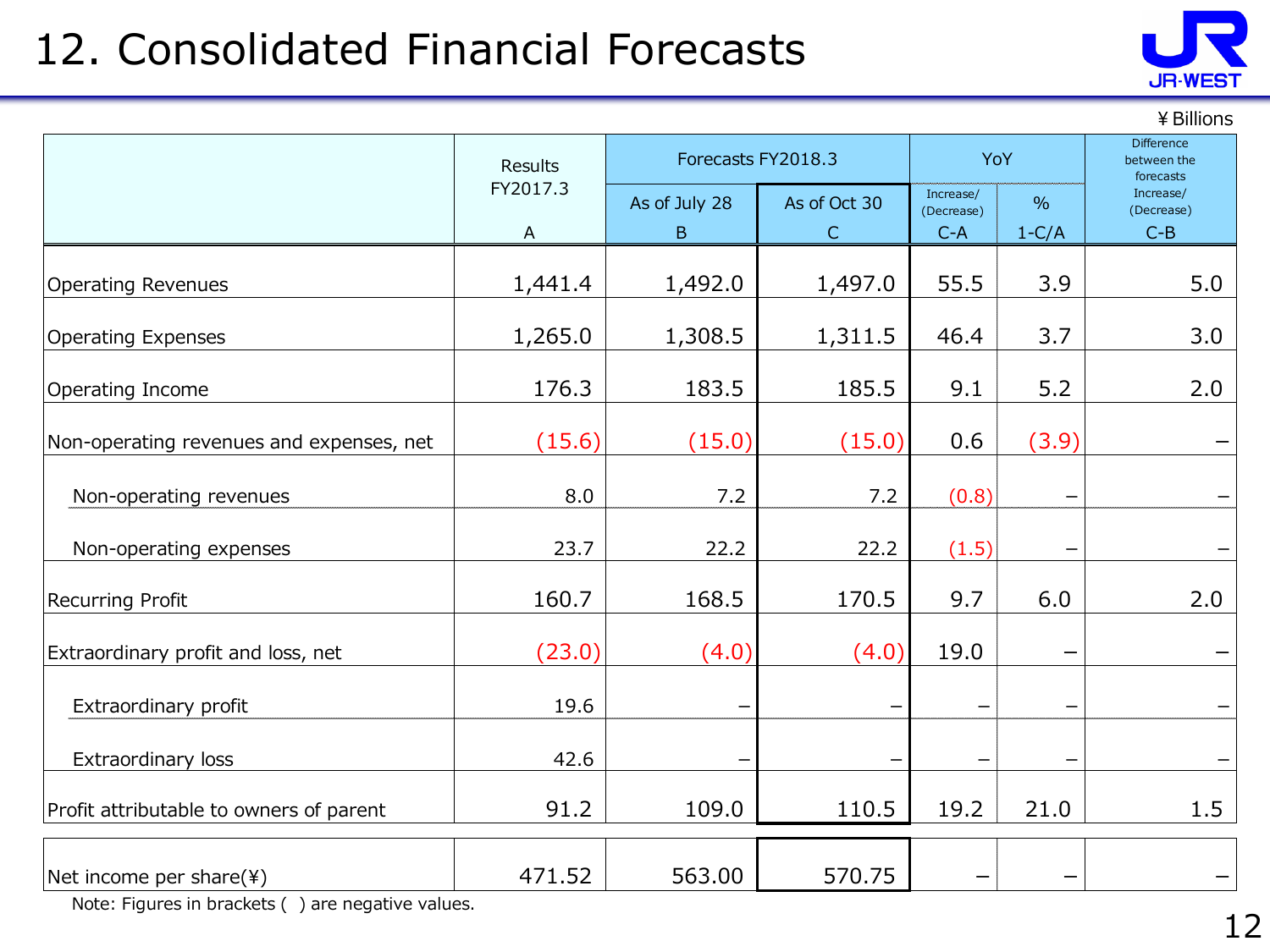### 13. Consolidated Financial Forecasts (Segment Information)



¥Billions

|                                                                | Results  | Forecasts FY2018.3 |              | YoY                     |               | <b>Difference</b><br>between the<br>forecasts |  |
|----------------------------------------------------------------|----------|--------------------|--------------|-------------------------|---------------|-----------------------------------------------|--|
|                                                                | FY2017.3 | As of July 28      | As of Oct 30 | Increase/<br>(Decrease) | $\frac{0}{0}$ | Increase/<br>(Decrease)                       |  |
|                                                                | A        | B                  | $\mathsf{C}$ | $C-A$                   | $1-C/A$       | $C-B$                                         |  |
| Operating Revenues <sup>*1</sup>                               | 1,441.4  | 1,492.0            | 1,497.0      | 55.5                    | 3.9           | 5.0                                           |  |
| Transportation                                                 | 929.1    | 939.0              | 946.5        | 17.3                    | 1.9           | 7.5                                           |  |
| Retail                                                         | 233.9    | 240.8              | 240.8        | 6.8                     | 2.9           |                                               |  |
| Sales of goods and food services                               | 152.5    | 164.2              | 162.2        | 9.6                     | 6.3           | (2.0)                                         |  |
| [Accommodation-oriented budget hotels](restated) <sup>*2</sup> | [10.8]   | $[11.7]$           | [11.7]       | [0.9]                   | [8.5]         | $(-)$                                         |  |
| Department stores                                              | 73.4     | 68.6               | 70.6         | (2.8)                   | (3.9)         | 2.0                                           |  |
| Real estate                                                    | 109.5    | 138.7              | 138.7        | 29.1                    | 26.6          |                                               |  |
| Shopping center                                                | 60.5     | 59.1               | 59.1         | (1.4)                   | (2.4)         |                                               |  |
| Real estate lease and sale                                     | 47.2     | 77.7               | 77.7         | 30.4                    | 64.6          |                                               |  |
| [Real estate sale](restated)                                   | [16.1]   | [34.9]             | [34.9]       | [18.8]                  | [117.1]       | $(-)$                                         |  |
| Other businesses                                               | 168.8    | 173.5              | 171.0        | 2.1                     | 1.3           | (2.5)                                         |  |
| Hotel                                                          | 36.2     | 35.9               | 35.9         | (0.3)                   | (0.8)         |                                               |  |
| Nippon Travel Agency                                           | 42.0     | 43.5               | 41.0         | (1.0)                   | (2.5)         | (2.5)                                         |  |
| Operating Income <sup>*1</sup>                                 | 176.3    | 183.5              | 185.5        | 9.1                     | 5.2           | 2.0                                           |  |
| Transportation                                                 | 121.7    | 125.1              | 127.1        | 5.3                     | 4.4           | 2.0                                           |  |
| Retail                                                         | 5.2      | 7.0                | 7.0          | 1.7                     | 33.3          |                                               |  |
| Real estate                                                    | 32.2     | 35.5               | 35.5         | 3.2                     | 10.2          |                                               |  |
| Other businesses                                               | 20.4     | 19.0               | 19.0         | (1.4)                   | (7.2)         |                                               |  |

Note: Figures in brackets ( ) are negative values.

\*1 The breakdowns of operating revenues and operating income by each segment are the sums of those of major subsidiaries.

\*2 Figures in brackets 【 】 are the sales of accommodation-oriented budget hotel, "VIA INN", sales, excluding Shimonoseki (non-consolidated), Asakusa (other business segment), and Hiroshima Kanayamacho (other business segment) locations.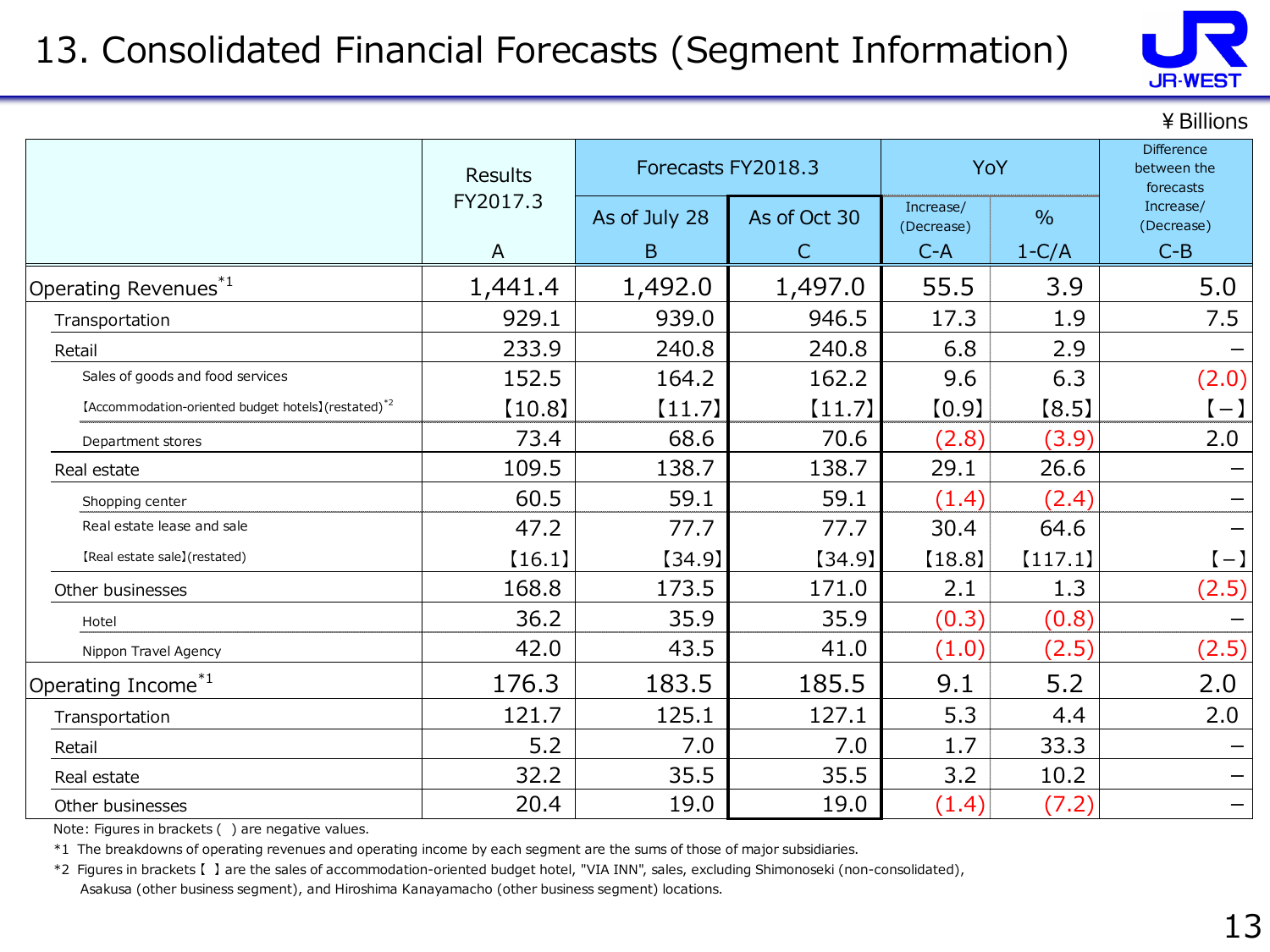Persons, ¥ Billions

|                                                      | 6 months ended<br>Sep 30, 2016 | 6 months ended<br>Sep 30, 2017 | <b>Results</b><br>FY2017.3 | <b>Forecasts</b><br>FY2018.3<br>As of Oct 30 |
|------------------------------------------------------|--------------------------------|--------------------------------|----------------------------|----------------------------------------------|
| ROA (%, Consolidated)                                | 3.5                            | 3.7                            | 6.0                        | 6.2                                          |
| ROE (%, Consolidated)                                | 6.4                            | 7.0                            | 10.0                       | 11.3                                         |
| EBITDA (Consolidated) *1                             | 176.8                          | 191.6                          | 339.1                      | 351.7                                        |
| Depreciation (Consolidated)                          | 78.5                           | 79.8                           | 162.7                      | 165.0                                        |
| Capital Expenditures<br>(Consolidated, own fund)     | 72.4                           | 59.3                           | 192.4                      | 166.0                                        |
| Capital Expenditures<br>(Non-consolidated, own fund) | 57.7                           | 41.7                           | 159.8                      | 130.0                                        |
| Safety related capital expenditure                   | 40.5                           | 28.4                           | 105.0                      | 79.0                                         |
| Dividends per share $(*)$                            | 70                             | 80                             | 140                        | 160                                          |

\*1 EBITDA = Operating Income + Depreciation + Amortization of goodwill

|                                       | 6 months ended<br>Sep 30, 2016 |        |        | 6 months ended<br>Sep 30, 2017                                                                                                        | <b>Results</b><br>FY2017.3 |        | <b>Forecasts</b><br>FY2018.3<br>As of Oct 30 |        |
|---------------------------------------|--------------------------------|--------|--------|---------------------------------------------------------------------------------------------------------------------------------------|----------------------------|--------|----------------------------------------------|--------|
|                                       |                                |        |        | Consolidated   Non-Consolidated   Consolidated   Non-Consolidated   Consolidated   Non-Consolidated   Consolidated   Non-Consolidated |                            |        |                                              |        |
| No. of employees at the end of period | 47,303                         | 25,905 | 47,814 | 25,381                                                                                                                                | 47,382                     | 25,821 |                                              |        |
| Financial Expenses, net               | (11.1)                         | (10.6) | (10.1) | (9.6)                                                                                                                                 | (21.6)                     | (21.0) | (20.3)                                       | (19.6) |
| Interest and dividend income          | 0.3                            | 0.8    | 0.3    | 0.8                                                                                                                                   | 0.6                        | 1.1    | 0.7                                          | 1.2    |
| Interest expenses                     | 11.4                           | 11.4   | 10.5   | 10.4                                                                                                                                  | 22.3                       | 22.2   | 21.0                                         | 20.8   |